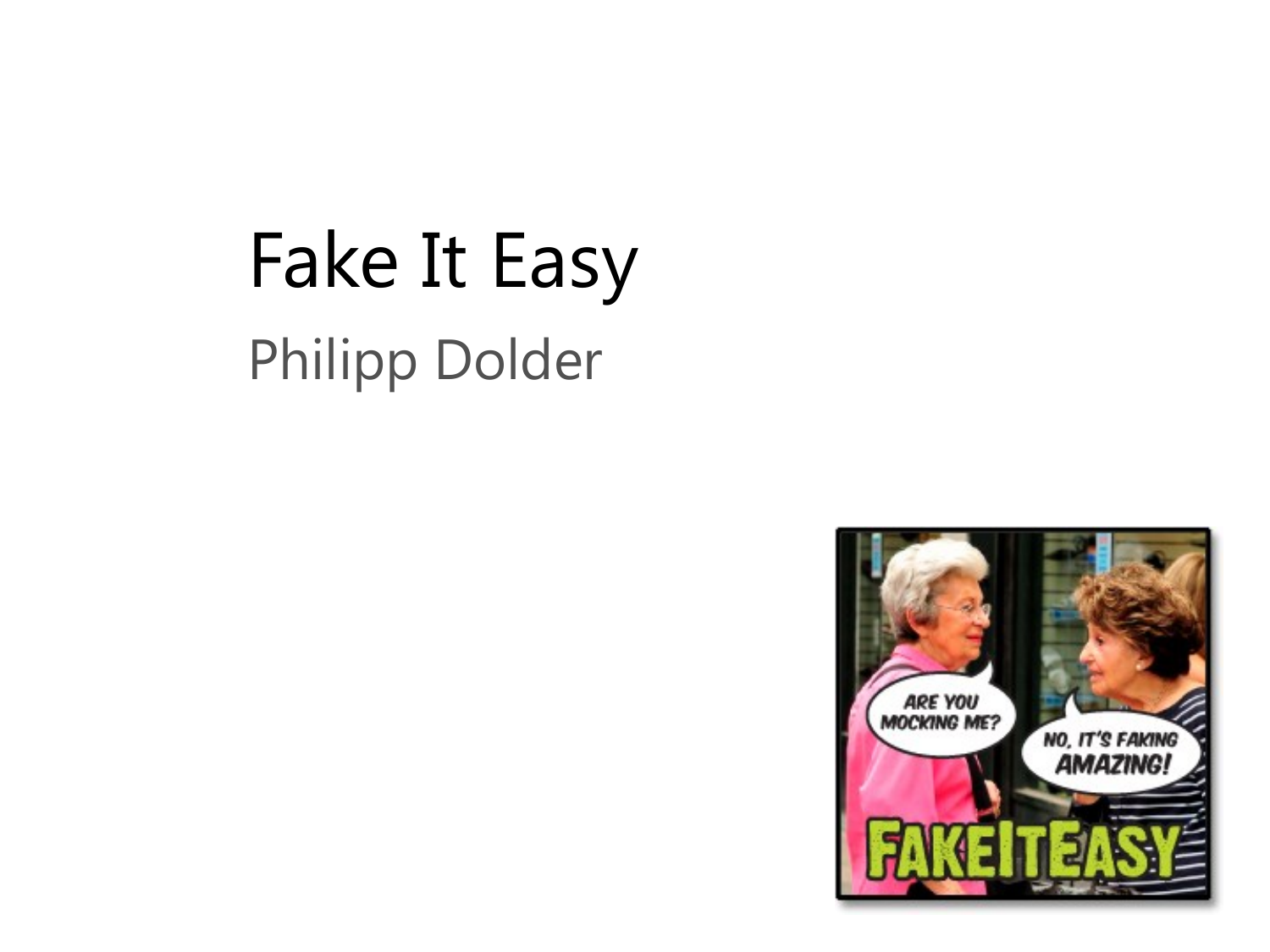## What it is

Amazingly simple mocking framework

Created by Patrik Hägne

https://github.com/FakeItEasy/FakeItEasy http://www.nuget.org/packages/FakeItEasy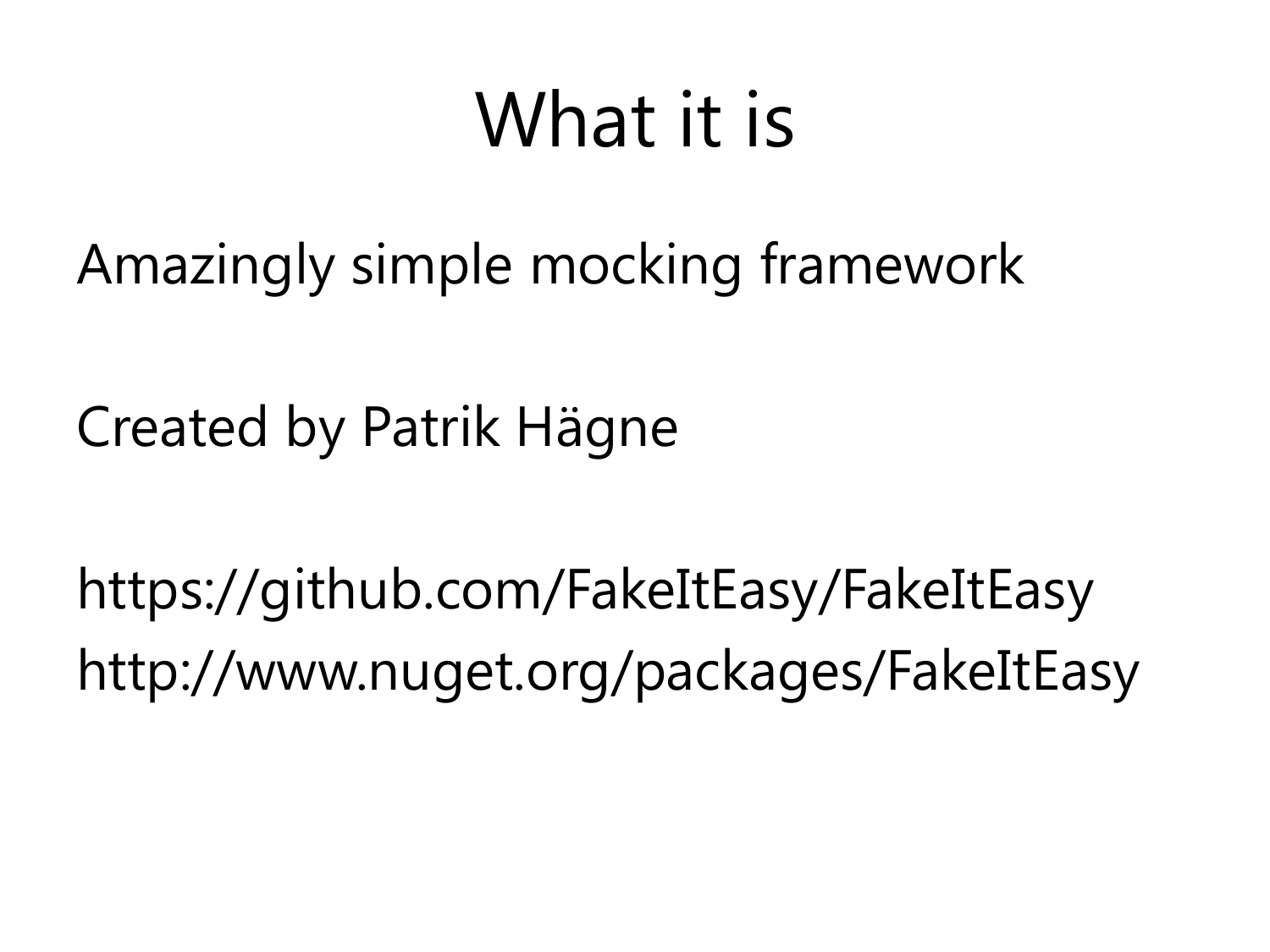### Concepts

Everything is a fake

Setups are put on a stack

#### **Default behavior**

Default values for primitive types Fakes for complex types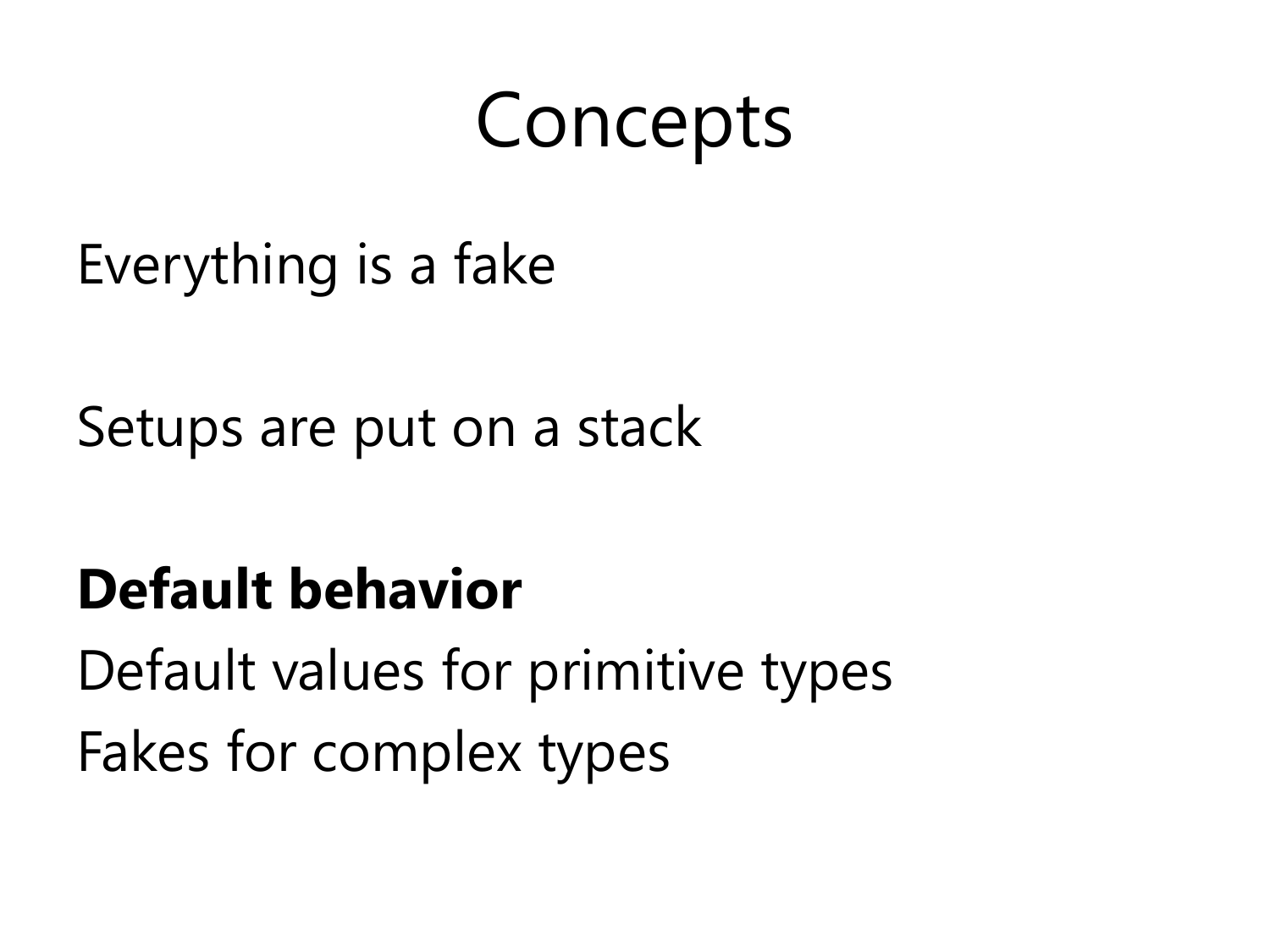### How to use it

Install-Package FakeItEasy

Interface f = A.Fake<Interface>();

 $A.CallTo() \Rightarrow f.GetValue()$ .Returns(5);

A.CallTo(() => f.DoIt()).MustHaveHappened();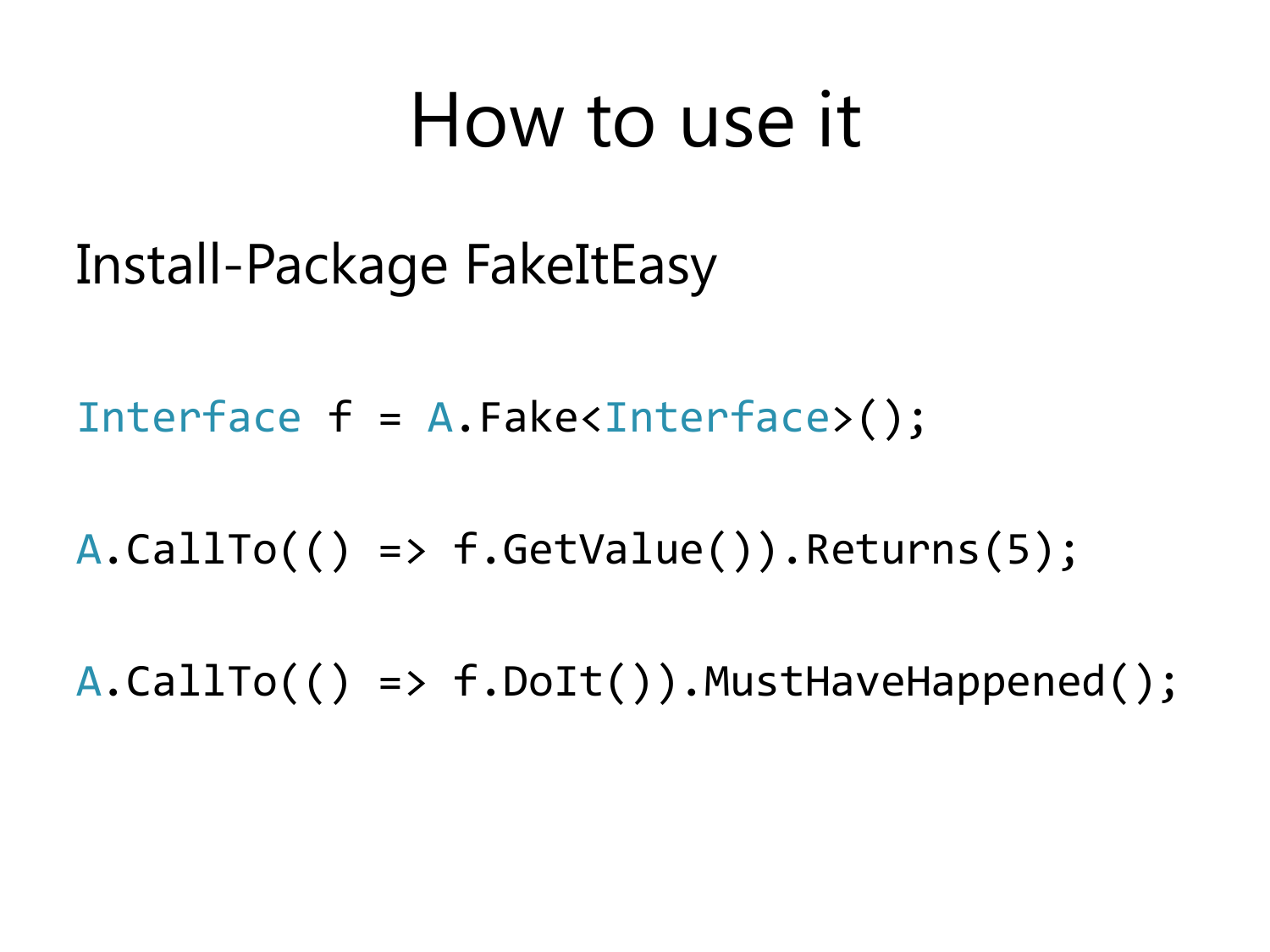### Create fakes

Interface f = A.Fake<Interface>();

IList<Interface> fakes = A.CollectionOfFake<Interface>(3);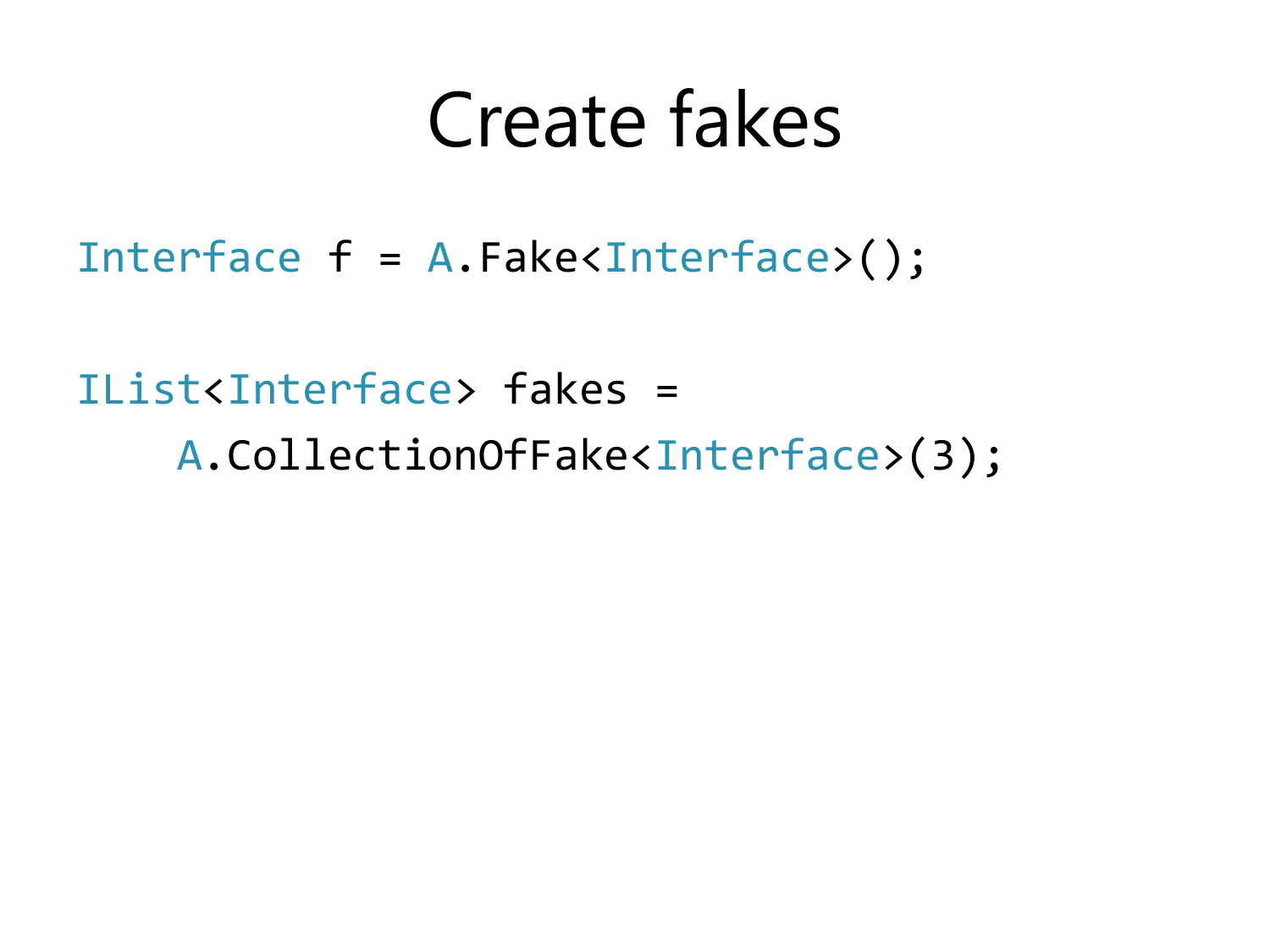# Setup (1)

f.Property = 5; A.CallTo(() => f.ReadOnly).Returns(8);

 $A.CallTo() \Rightarrow f.GetValue()$ .Returns(13);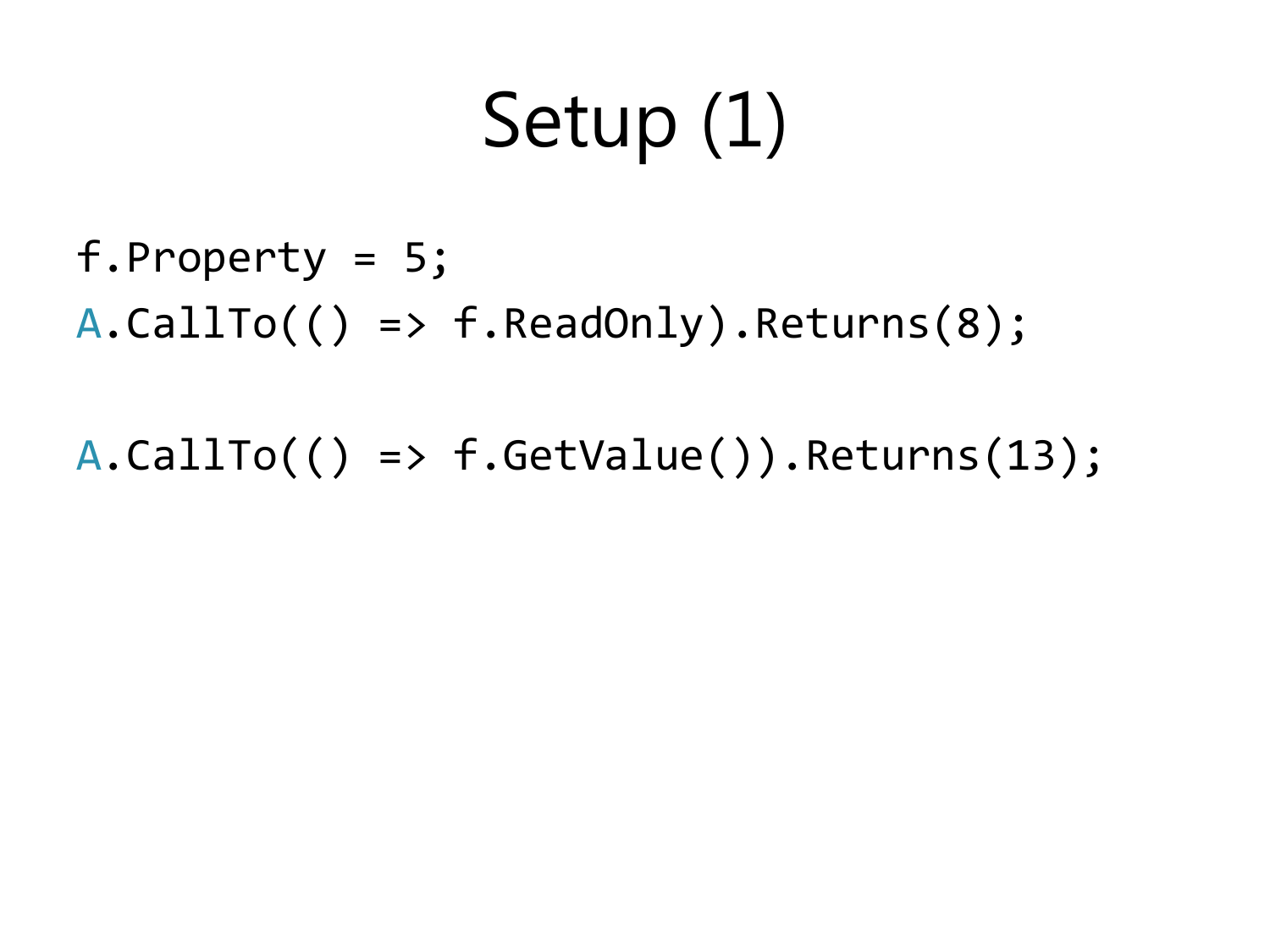# Setup (2)

A.CallTo(() => f.GetValue()) .ReturnsNextFromSequence(5, 8, 13, 21);

int i = 0; A.CallTo(() => f.GetValue()) .ReturnsLazily(() => i++);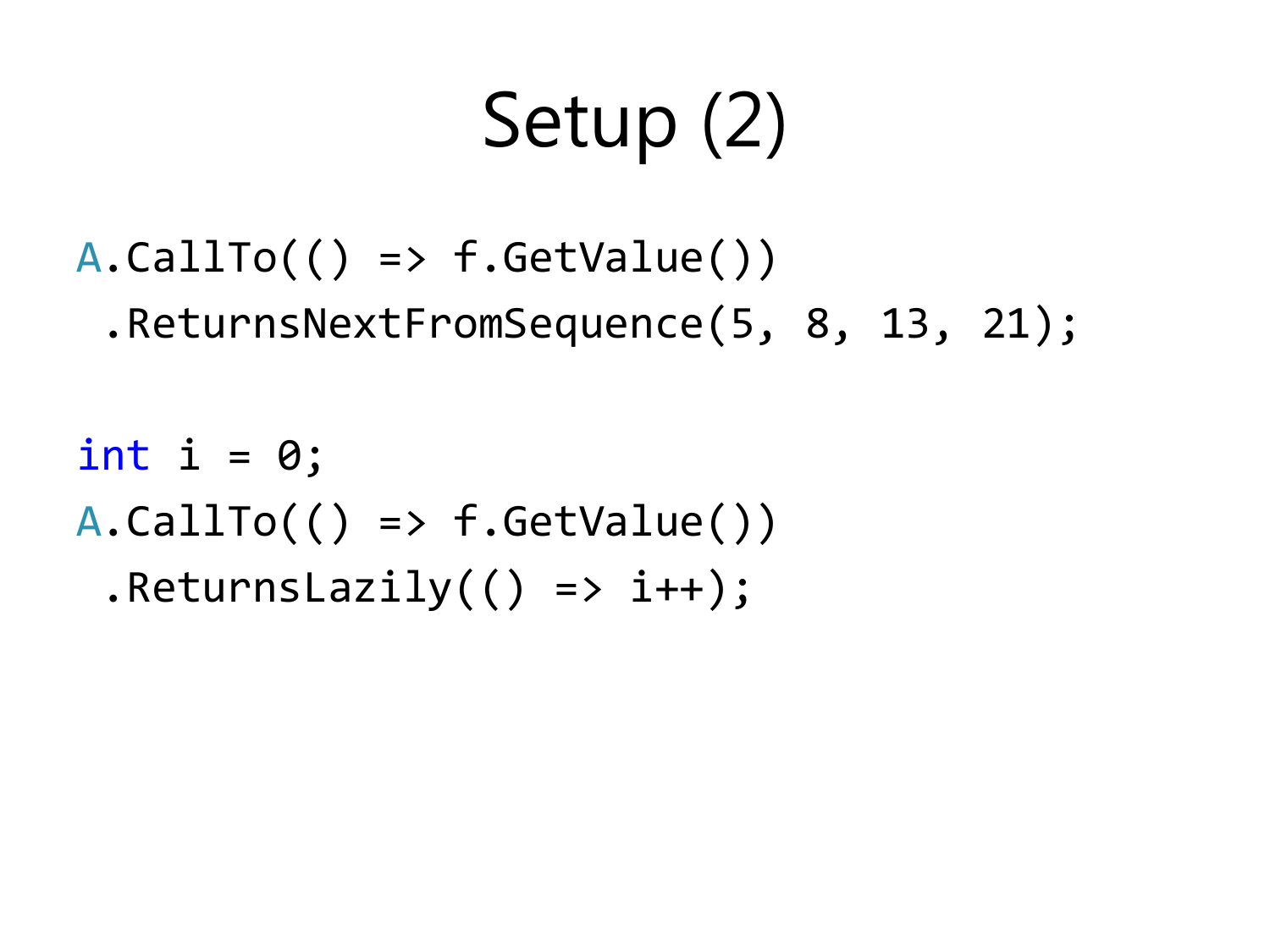## Assert (1)

A.CallTo(() => f.DoIt()).MustHaveHappened();  $A.CallTo$  () => f.DoIt())

.MustHaveHappened(Repeated.AtLeast.Once);

A.CallTo(() => f.DoIt()).MustNotHaveHappened();  $A.CallTo$  () => f.DoIt())

.MustHaveHappened(Repeated.Never);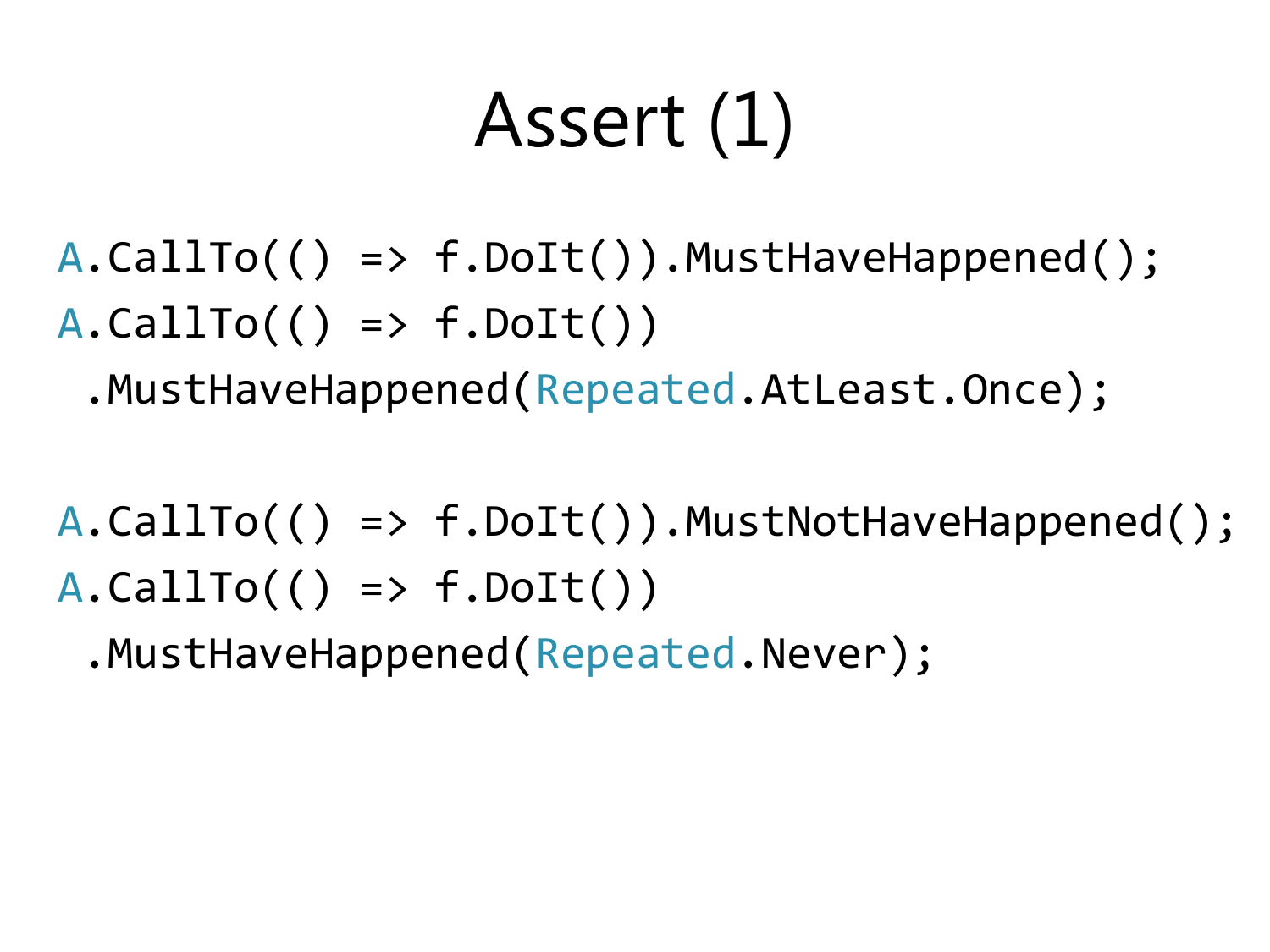## Assert (2)

 $A.CallTo() \Rightarrow f.Dolt()$ 

.MustHaveHappened(Repeated.AtLeast.Twice);

 $A.CallTo() \Rightarrow f.Dolt())$ .MustHaveHappened(Repeated.Exactly.Times(3));

 $A.CallTo$  () => f.DoIt())

.MustHaveHappened(Repeated.NoMoreThan.Once);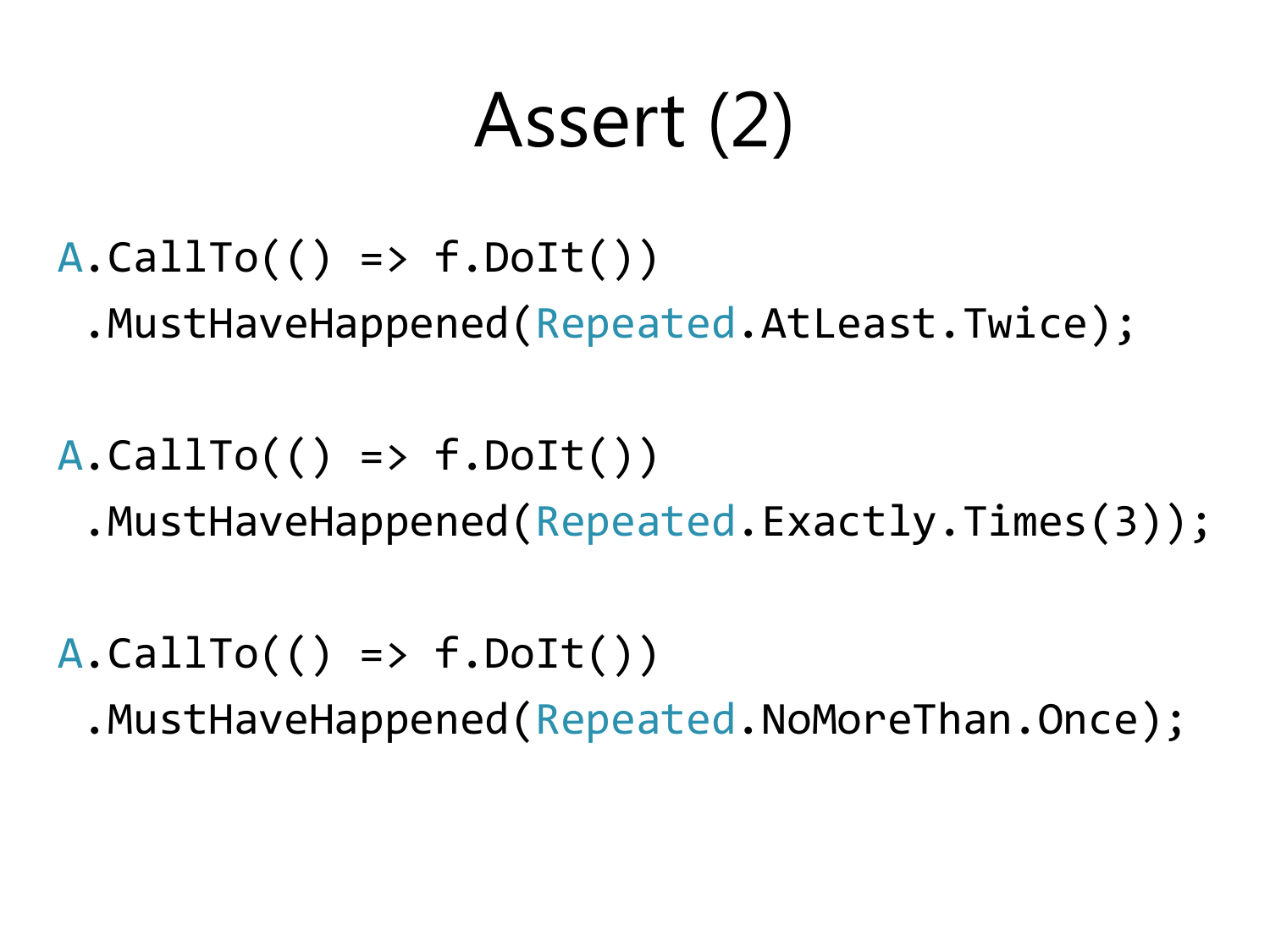# Argument Matching (1)

#### $A.CallTo$  () => f.Request(3)) .Returns(5);

#### $A.CallTo() \Rightarrow f.Request(3))$ .MustHaveHappened();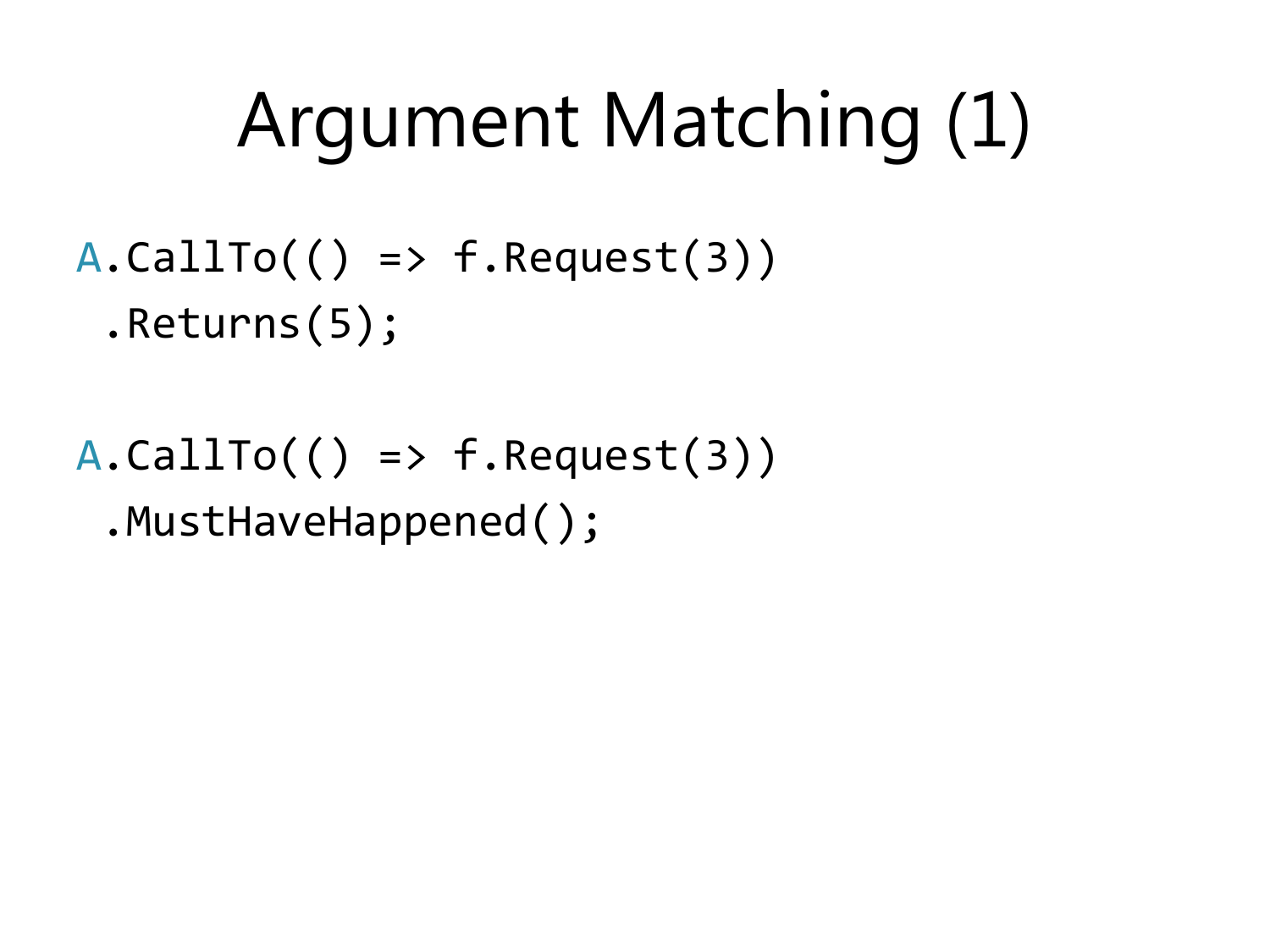# Argument Matching (2)

A<int>. A<int>.Ignored

 $A<sub>int</sub>$ .That.Matches(i => i == 5)

A<string>.That.StartsWith("g")

A<string>.That.Not.IsEmpty()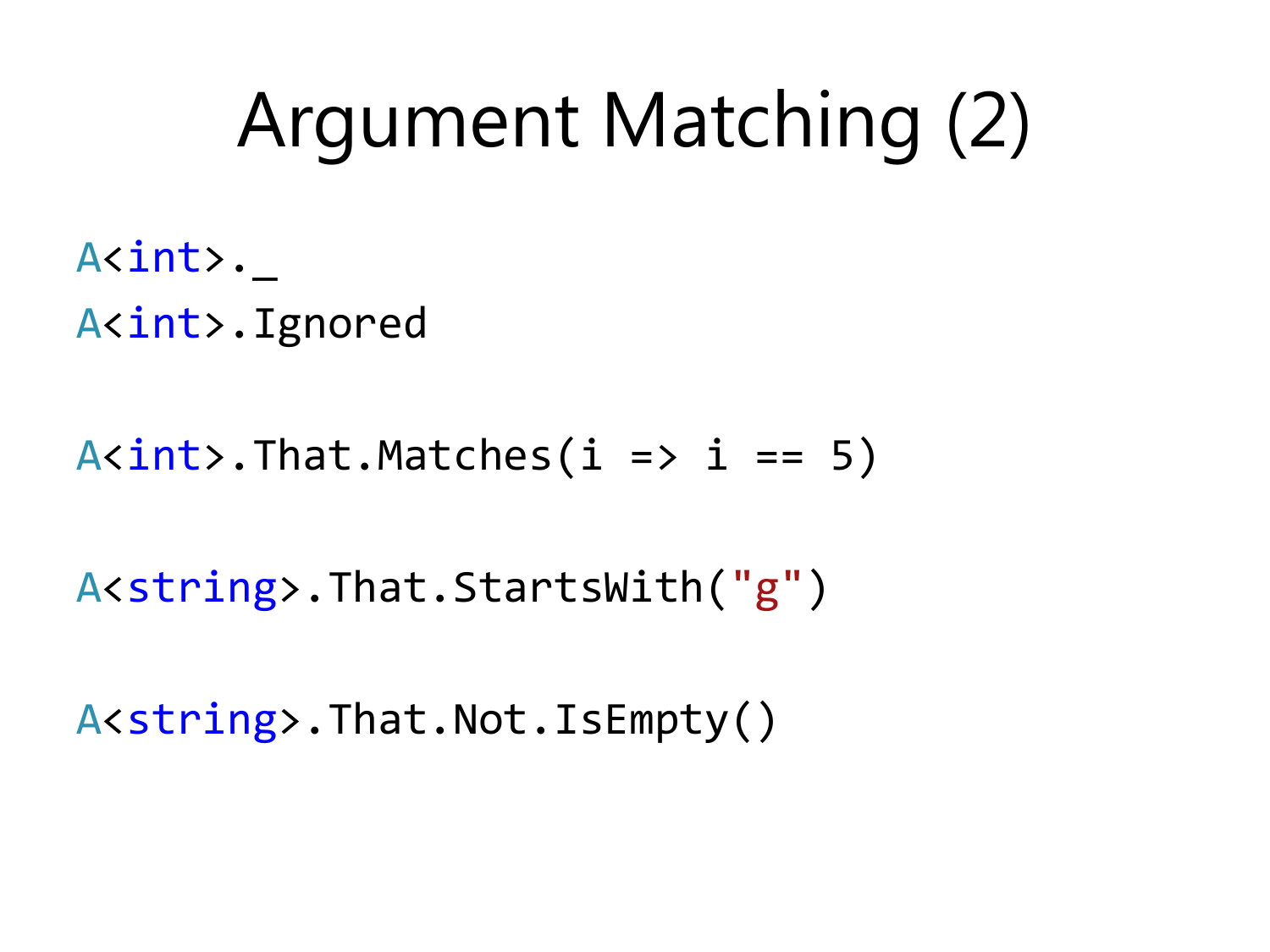### Raise events

- f.Trigger += Raise.WithEmpty().Now;
- f.Trigger += Raise.With(new EventArgs()).Now;

#### f.Trigger += Raise.With(this, new EventArgs()).Now;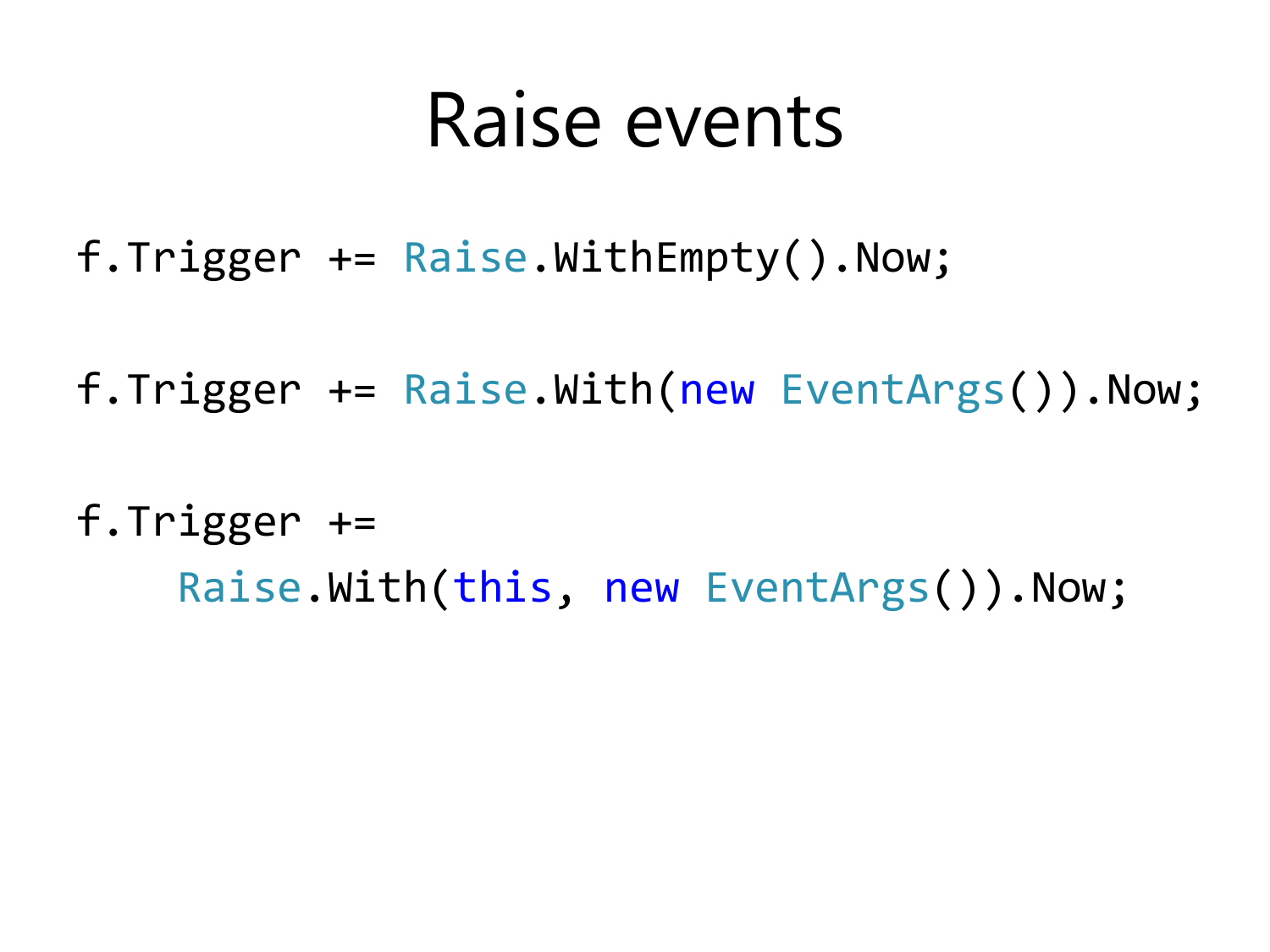## Access invocation arguments (1)

 $A.CallTo$   $( ) \Rightarrow f.Request(A*int* ) )$ .ReturnsLazily( $(int i) \Rightarrow i + 5);$ 

Supports up to 4 arguments Signature has to match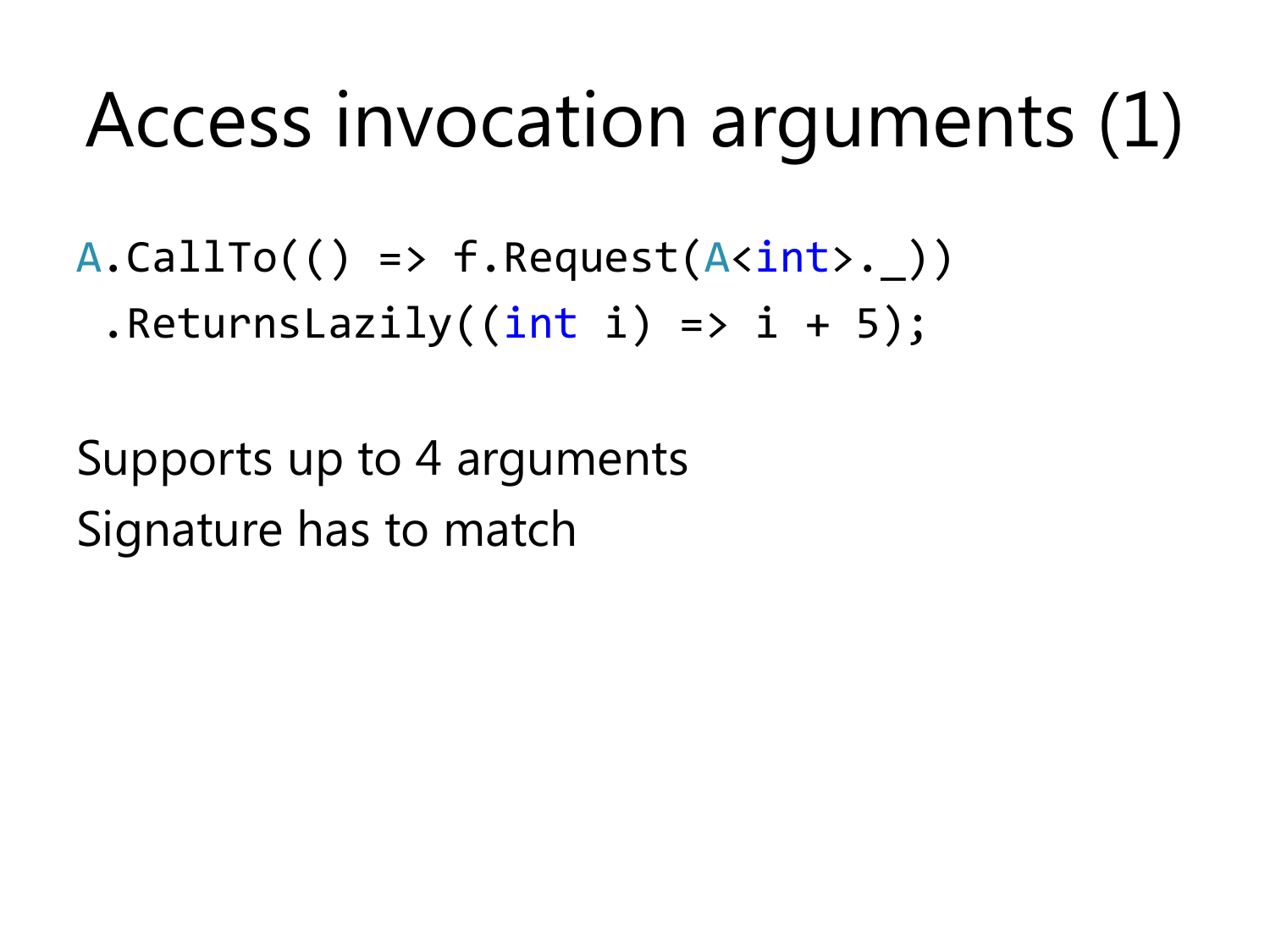# Access invocation arguments (2)

 $A.CallTo$   $( ) \Rightarrow f.Request(A*int*), )$ 

.ReturnsLazily(call =>

 $call.GetArgument(0) + 5$ ;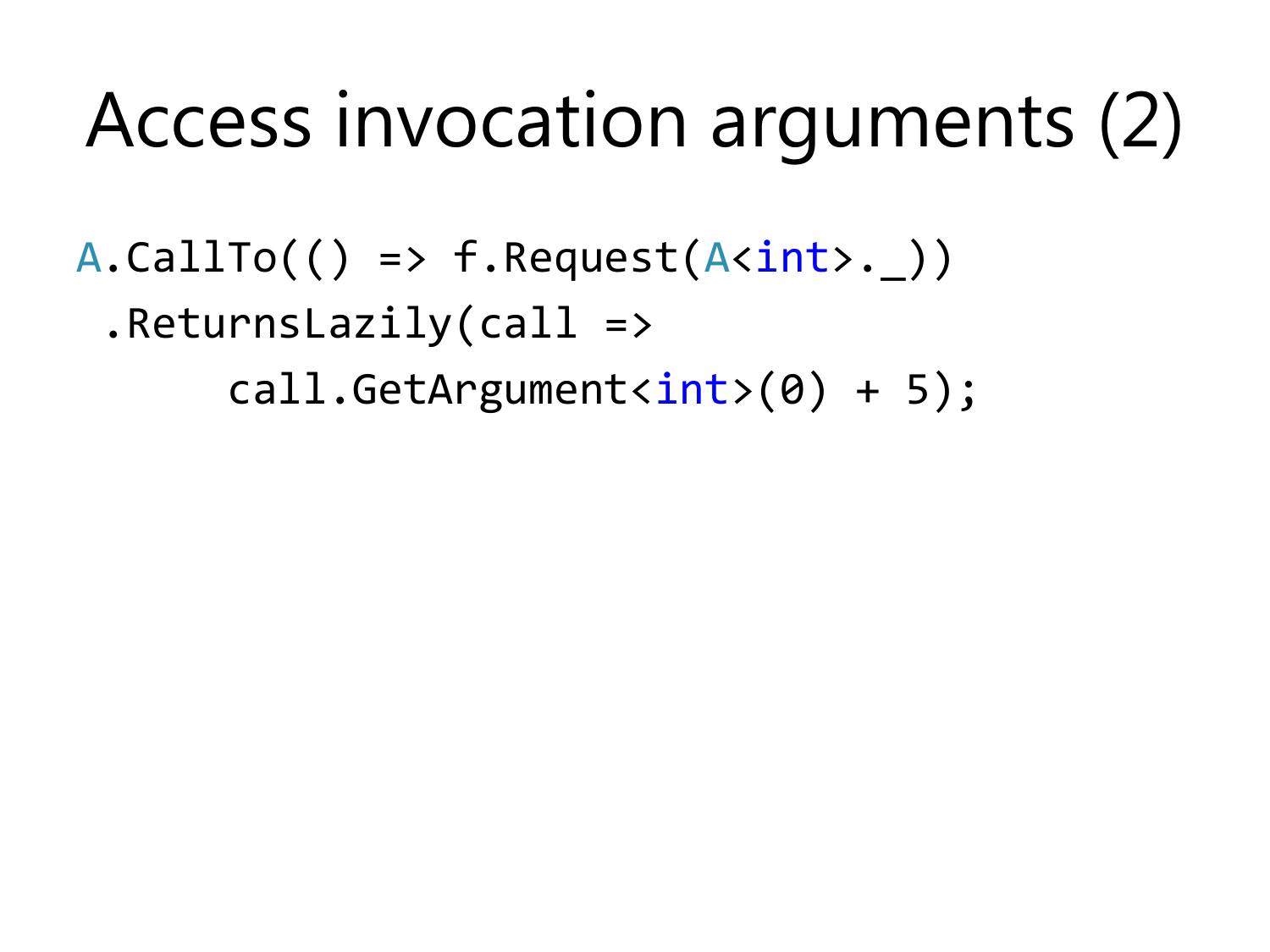### Invocation actions (1)

- $A.CallTo() \Rightarrow f.Request(A*int*), )$  $. Involes() \Rightarrow i++)$ ;
- $A.CallTo() \Rightarrow f.Request(A*int*), )$ .Invokes $((int a) \Rightarrow i \neq a);$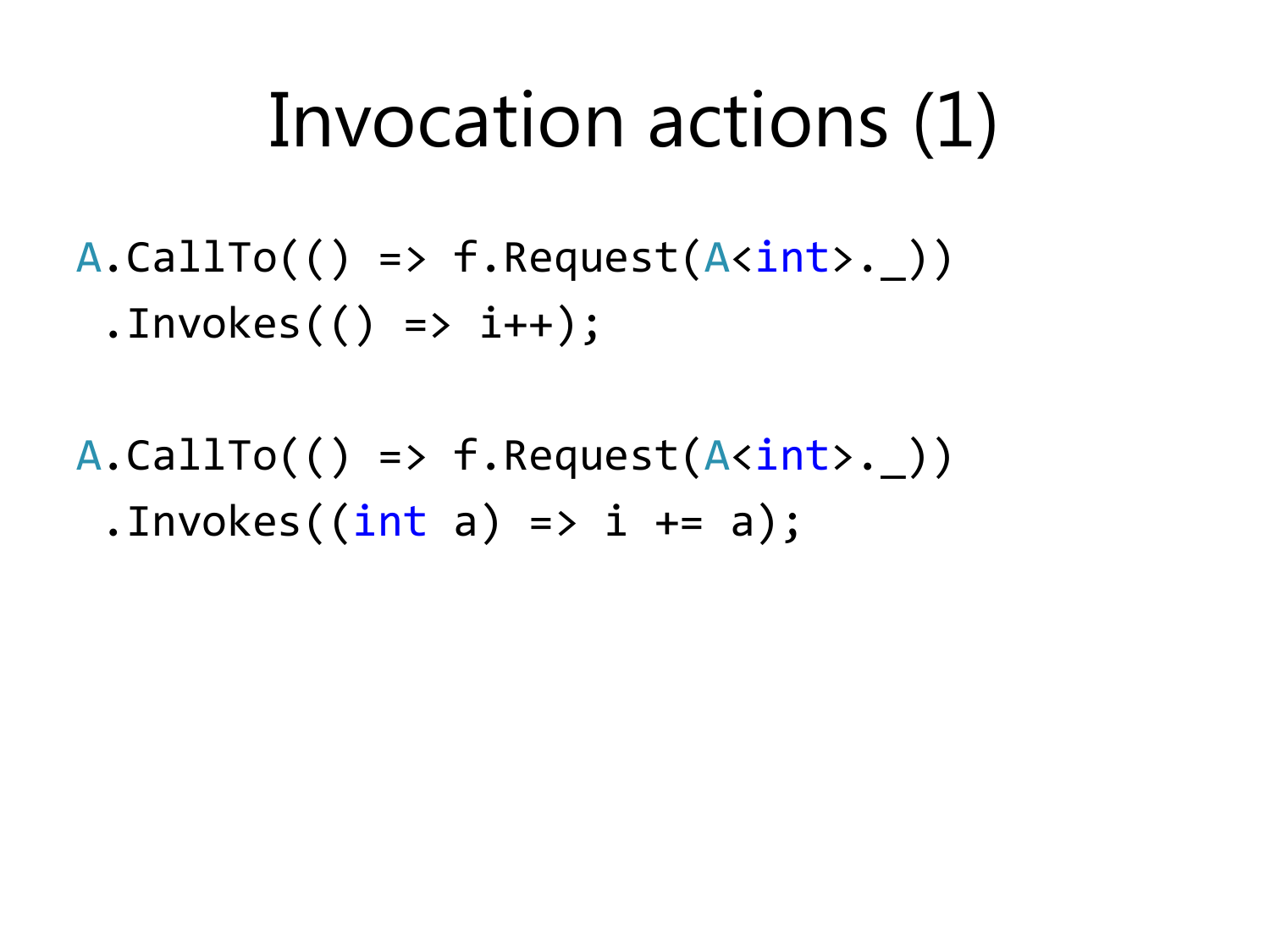## Invocation actions (2)

 $A.CallTo() \Rightarrow f.Request(A*int*), )$ 

 $.Involes(call \Rightarrow i +=$ 

call.GetArgument<int>(0));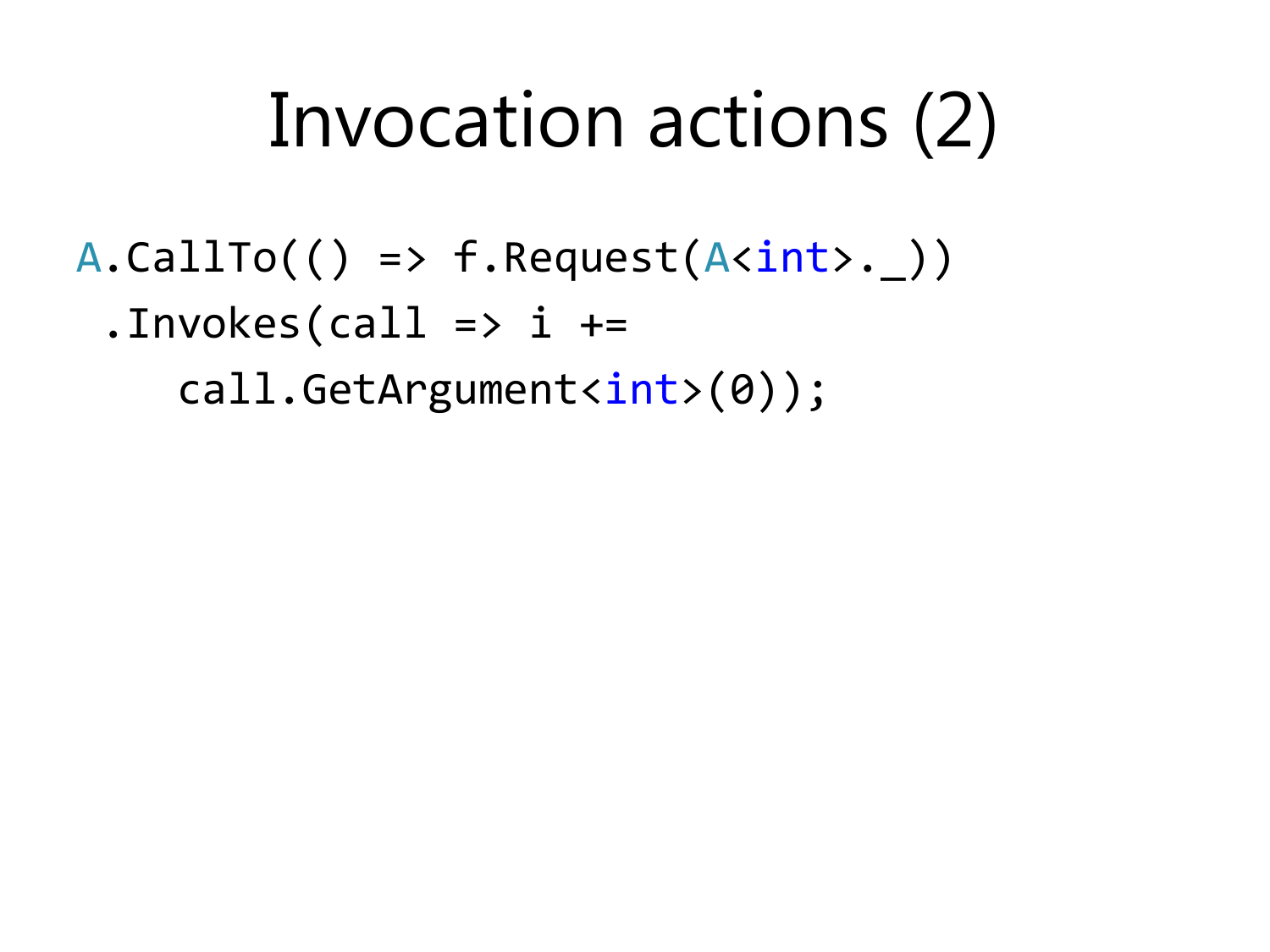### Throw exceptions

- $A.CallTo() \Rightarrow f.GetValue()$ 
	- .Throws<Exception>();
- $A.CallTo() \Rightarrow f.GetValue()$ .Throws(new Exception());

 $A.CallTo() \Rightarrow f.Request(A*int*), )$ .Throws((int i) => new MyException(i));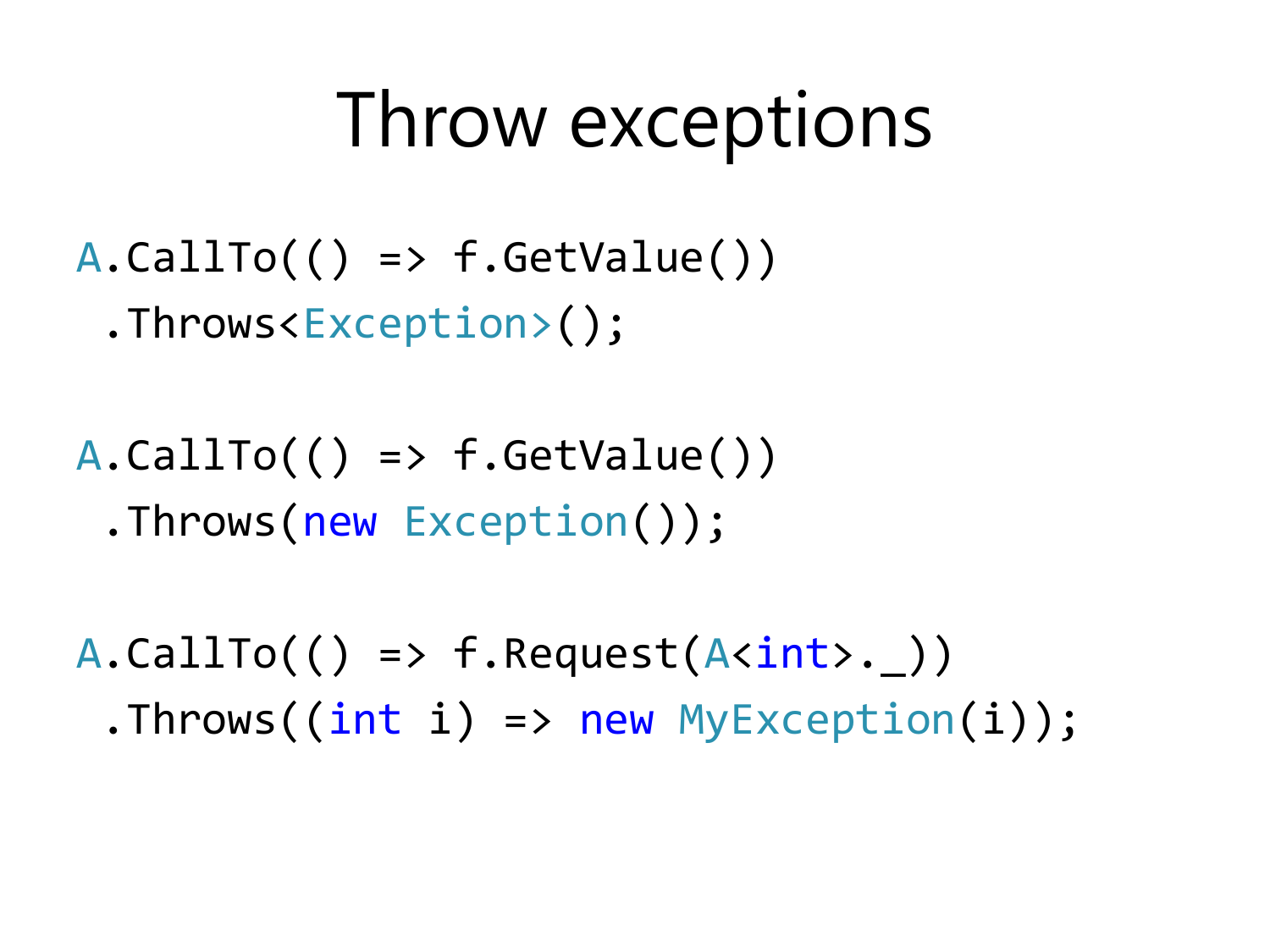### The winner fakes it all

Philipp Dolder philipp.dolder@bbv.ch